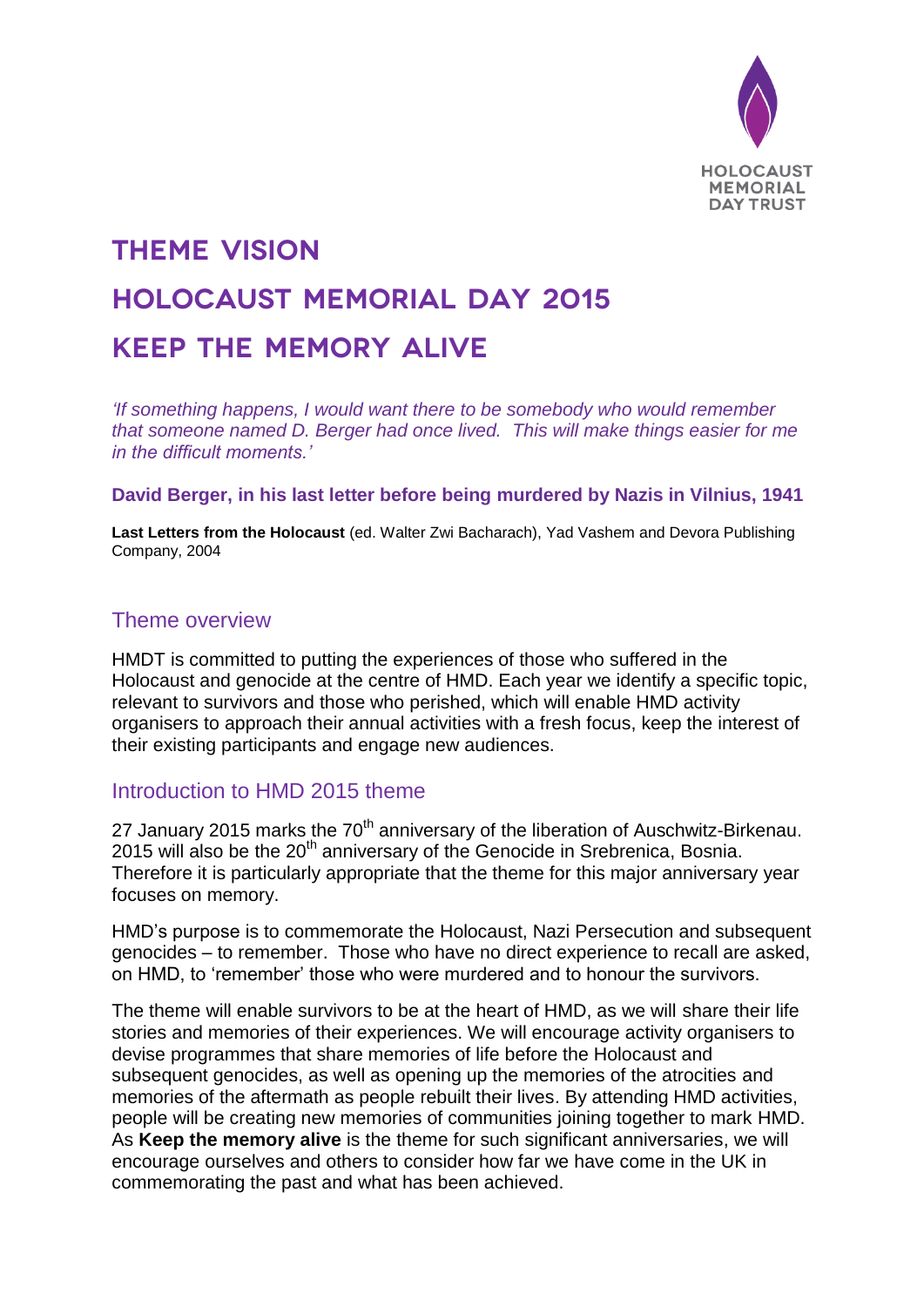

On HMD, we ask people to 'learn lessons from the past to create a safer, better future'. This theme will encourage us to learn from survivors whilst they are still with us and to consider our responsibilities for using and transmitting those memories.

The theme will also challenge us to consider the relationship between history and memory. Memories can be 'inaccurate' when set against historical facts, they are coloured by subjectivities of perceptions at the time, emotions after the events, or simply the passage of time. Historical 'facts' too may not always be easily established. Both are heard and learnt with subjective influences, yet both contribute to our understanding. This theme will also prompt us to enquire about the nature of memorialisation itself. What does it mean to memorialise the past, and how should we do it?

By focusing on memory, the theme will also enable us to challenge those who seek to deny the Holocaust and subsequent genocides.

#### **Memories of survivors and other witnesses**

Preserving memories, keeping diaries and passing on memories all represent forms of resistance and ways of preserving the identity of both survivors and those who were murdered. Survivors and witnesses of the Holocaust or subsequent genocides have memories which are first-hand, personal testimonies that can educate us and inform our commemorations. They can share the memories of their lives before genocide, their experiences during it and the process of rebuilding their lives afterwards.

*Joan Salter is a child survivor of the Holocaust and was born Fanny Zimetbaum in Brussels on 15 February 1940 to Polish Jewish parents. She was three months old when Belgium was invaded by the Nazis.*

*Arn Chorn-Pond was born in 1966 in Battambang, the second largest city in Cambodia. When the Khmer Rouge took power, Arn was sent with hundreds of other children to a prison camp. He survived by entertaining soldiers with his flute-playing.*

*Safet Vukalić is a Bosnian Muslim and survivor of the ethnic cleansing in Prijedor, Bosnia. His father and brother were imprisoned by the Bosnian Serb army in concentration camps.*

*Halima Bashir was born in Darfur, in the west of Sudan. As part of the black African Zawhage tribe, she grew up in a rural village with her parents, grandmother and three siblings. Halima was training to be a doctor when the Sudanese Government's campaign to eliminate black African communities in Darfur began.*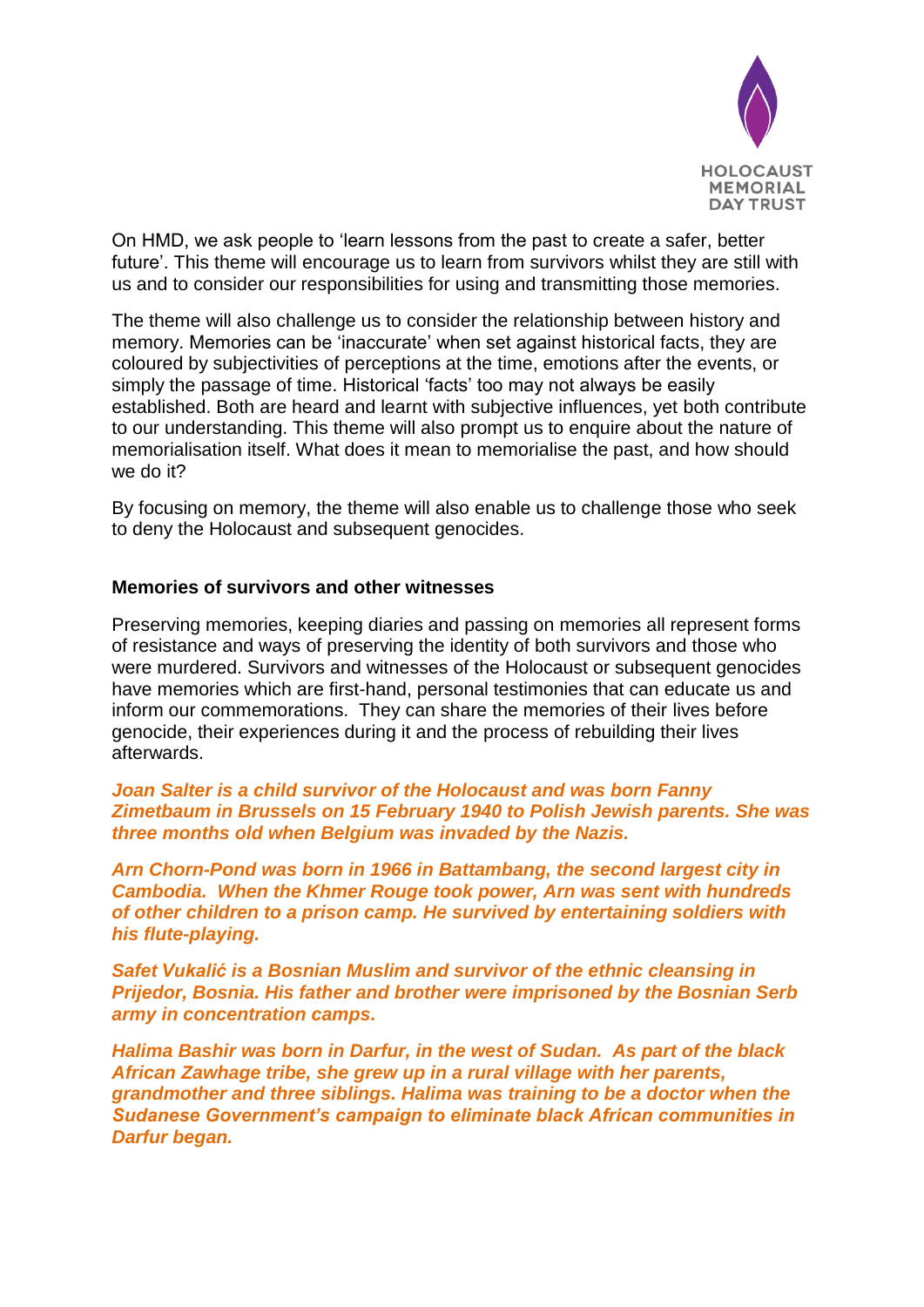

### **In memory of those who died**

HMD stands as a memorial to those who were murdered and attempts to give some meaning to their deaths by encouraging everyone to mark the past and attempt to create a safer future.

*Imprisoned in the Warsaw Ghetto along with hundreds of thousands of Jews, and (correctly) believing that they were facing certain death, the historian Emanuel Ringelblum organised the* **Oneg Shabbat** *archive to record the details of their life and the conditions in the ghetto.*

*David Berger was born in 1922 in Przemysl, south-east Poland. He left his hometown when the Germans invaded in 1939 and was shot dead in Vilnius, Lithuania two years later in 1941, at just 19 years of age.*

#### **Sharing memory as a legacy**

Many people who have heard survivors tell their life stories, refer to a duty to 'share the memories' and 'pass on the story'. We 'acquire' their memories as a legacy to pass on to future generations. HMD was established by the Stockholm Declaration, which states: 'The magnitude of the Holocaust, planned and carried out by the Nazis, must be forever seared in our collective memory'.

Memories are shared through a range of texts (eg memoirs, diaries, letters, autobiographies) and interviews, as well as through survivors talking in schools and other venues.

*Ceija Stojka was a Romany Gypsy who was persecuted by the Nazis. She was deported with 200 members of her extended family to Auschwitz, where most of them were murdered upon arrival. In later life Ceija Stojka spent her time promoting the rights of Roma people, highlighting her experiences and what can happen when prejudice and hatred are allowed to take hold.*

*Eric Murangwa played for Kigali's top football team. During the Genocide in Rwanda his fellow players protected him from the killing. Today Eric runs an organisation which uses football to promote tolerance, unity and reconciliation among Rwandan youth.*

*Josh Whatsize is the Lead HMD Youth Champion. He is passionate about keeping the memories of survivors alive for a new generation.* 

**How should we memorialise the past?**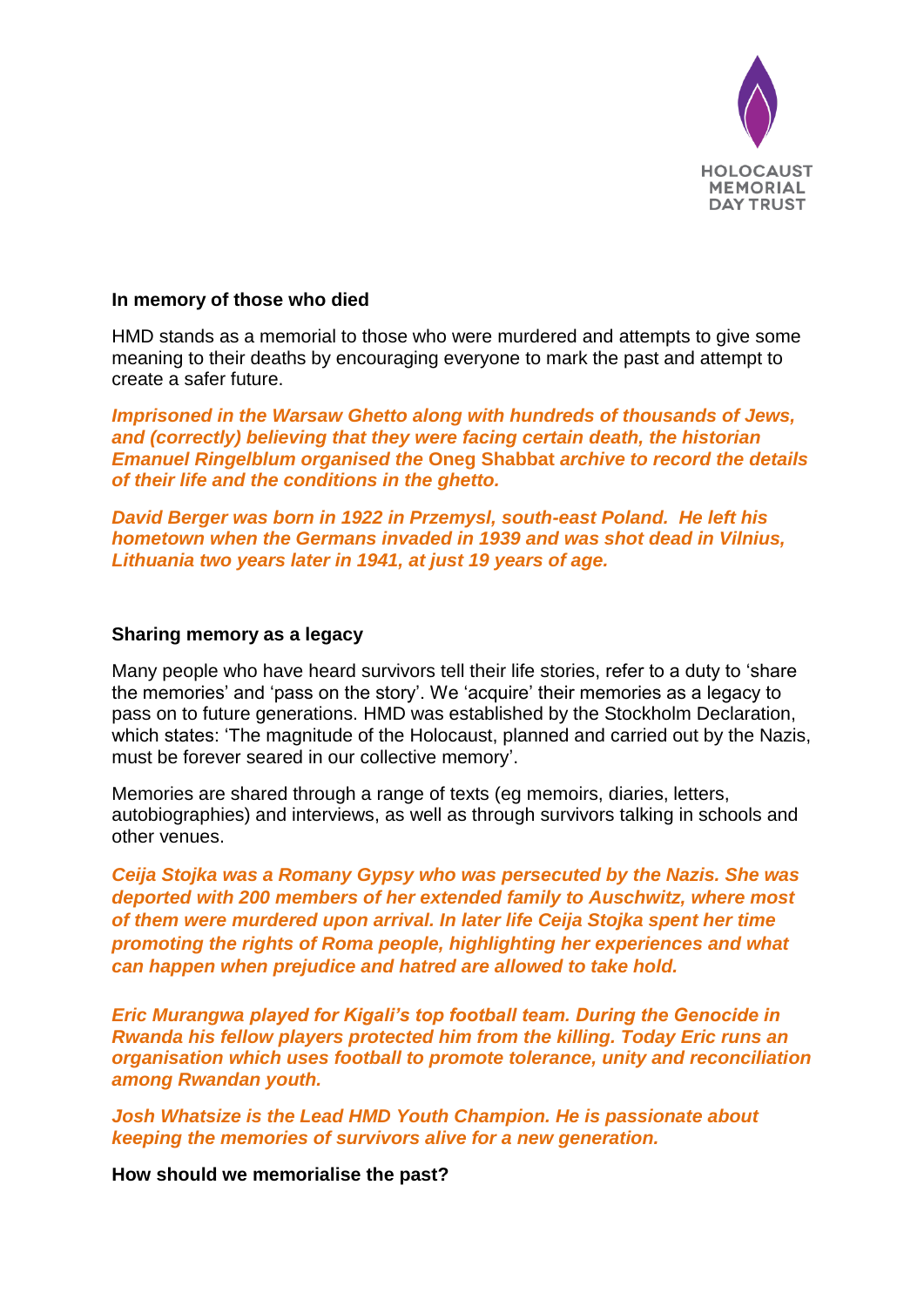

Memorials can take many forms: plaques, statues, HMD and its associated events, ceremonies and gardens. Memorials erected or developed from ruins at sites where atrocities took place may serve different purposes from those created at a distance.

*The Holocaust Centre was founded in 1995 by the Smith family, at their farmhouse in rural Nottinghamshire. Survivor talks, education sessions and two permanent exhibitions are housed within the Centre, which is surrounded by over an acre of beautifully landscaped memorial gardens.*

*The Srebrenica Memorial Centre was created in October 2000, barely five years after the Genocide that took place there. The cemetery, which now holds over 5,000 of the 8,000 victims, has since been joined by a memorial room and exhibition. In spite of local controversy, it has encouraged many survivors to return to the town, and draws in visitors and dignitaries from across the world to hear its message.*

**6 Million+** *is an installation, containing over six million buttons, which has caught the imagination of thousands of people, inspiring a Yorkshire local authority to build the region's first permanent Holocaust memorial.*

# **Activity organisers ideas and suggestions for HMD activities**

- How are memories transmitted through the written word? Use texts written by those who were murdered and also by survivors. Think about the different purposes of the written words and the kinds of memories that are included – eg personal diaries (such as Anne Frank's Diary), letters, memoirs written after the event (eg by Primo Levi) and autobiographies (eg by Freddie Knoller)
- How are memories transmitted in other ways? Think about using visual prompts such as photos, drawings, maps or household objects. You could also consider the time when memories are transmitted, such as time of day (for example, bedtime stories), or life cycle opportunities for reminiscing (eg family gatherings at festivals). People's names can be significant in recalling past family members. Prayers and religious rituals can be powerful in passing on collective memories within faith communities.
- Memories can be acquired through artefacts and written words, as well as through people and their life stories. Use resources available from museums (see below). Think how these can be used remotely in your HMD activity, lesson or book group.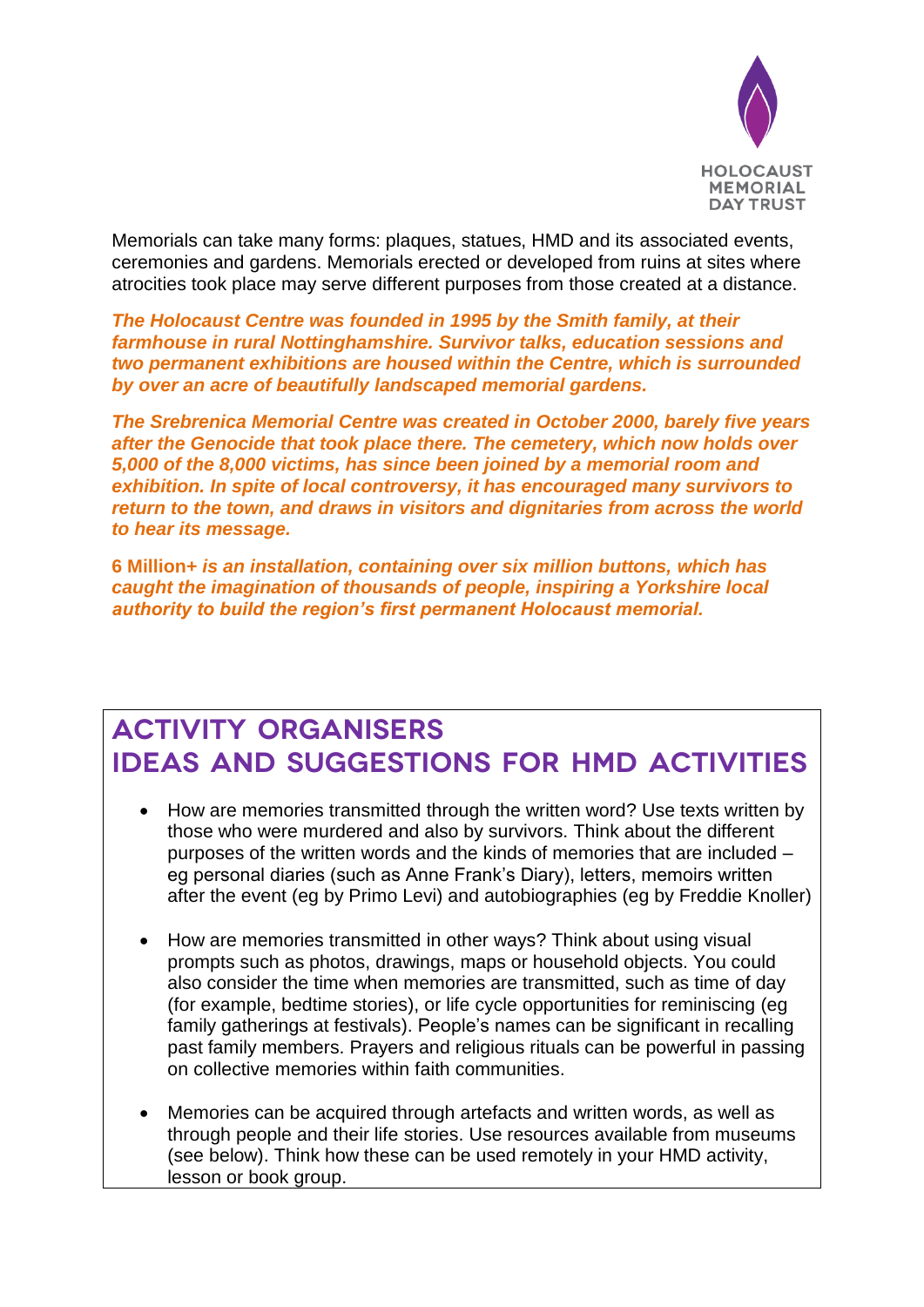

- The named and the nameless. Your activity could consider ways of remembering named individuals, and memorialising the dead whose names and individual lives are unknown. Do we have different responsibilities towards the named and the nameless?
- Historian Deborah Lipstadt reminds us that 'how we remember and understand the past changes over time'. She proposes that how we understood and 'remembered' the Holocaust in the 1950s is different from how we might 'remember' it today. 'We have changed and the times have changed'. Your activity could include finding different kinds of texts about the same place written by children, adults, religious people, irreligious people. What do they remember and how do they remember it?
- Where are we now? Has sharing the memories over the years changed anything? Are we a better society, or better individuals, since we have started sharing the memories? We say 'never again' and 'never forget' but genocide has happened again…have we 'forgotten', do we not care or we unable to take action for some reason?

# **Further resources**

These are some selected resources relating to the theme of **Keep the memory alive**. Please visit our website for further resources relating to the Holocaust and subsequent genocides.

### **Museums and libraries**

British Library: **bl.uk** Holocaust Centre, Nottinghamshire: **holocaustcentre.net** Jewish Museum London: **jewishmuseum.org.uk** Jewish Museum Manchester: **manchesterjewishmuseum.com** Imperial War Museum's Holocaust Exhibition: **iwm.org.uk/exhibitions/iwmlondon/the-holocaust-exhibition** Museum of Immigration: **19princeletstreet.org.uk** United States Holocaust Memorial Museum: **USHMM.org** Wiener Library: **www.wienerlibrary.co.uk** Yad Vashem, Israel: **yadvashem.org**